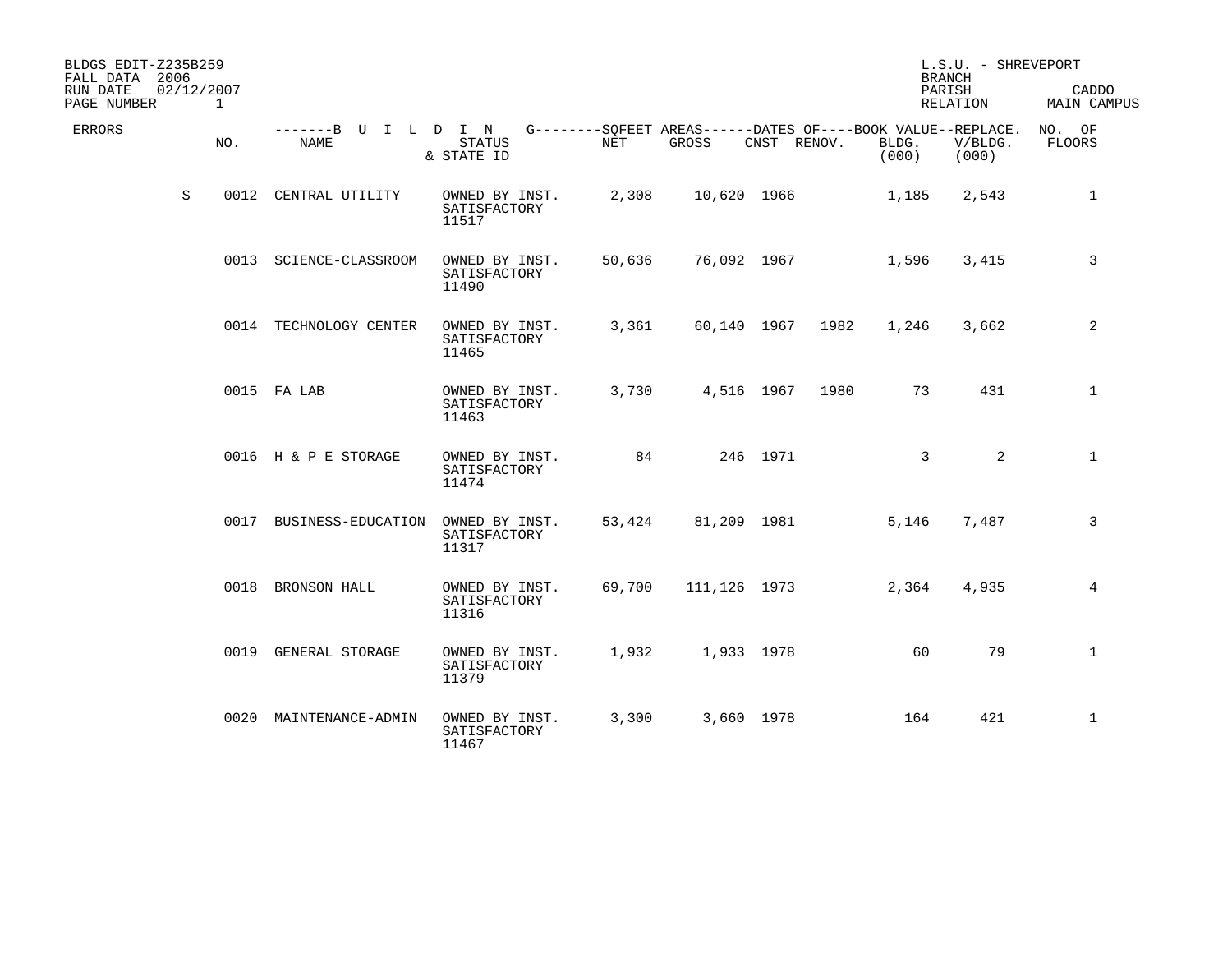| BLDGS EDIT-Z235B259<br>FALL DATA 2006<br>RUN DATE | 02/12/2007 |     |                                     |                                         |                                                                           |              |             |      |                | L.S.U. - SHREVEPORT<br><b>BRANCH</b><br>PARISH | CADDO            |
|---------------------------------------------------|------------|-----|-------------------------------------|-----------------------------------------|---------------------------------------------------------------------------|--------------|-------------|------|----------------|------------------------------------------------|------------------|
| PAGE NUMBER                                       |            | 2   |                                     |                                         |                                                                           |              |             |      |                | RELATION                                       | MAIN CAMPUS      |
| <b>ERRORS</b>                                     |            | NO. | -------B U I L D I N<br><b>NAME</b> | <b>STATUS</b><br>& STATE ID             | G--------SOFEET AREAS------DATES OF----BOOK VALUE--REPLACE.<br><b>NET</b> | <b>GROSS</b> | CNST RENOV. |      | BLDG.<br>(000) | V/BLDG.<br>(000)                               | NO. OF<br>FLOORS |
|                                                   |            |     | 0021 UNIVERSITY CENTER              | OWNED BY INST.<br>SATISFACTORY<br>11516 | 37,275                                                                    | 60,147 1979  |             |      | 3,317          | 4,584                                          | 2                |
|                                                   | S          |     | 0022 CASPIANA HOUSE                 | OWNED BY INST.<br>SATISFACTORY<br>11318 | 3,403                                                                     | 2,000 1979   |             |      | 100            | 146                                            | 6                |
|                                                   | S          |     | 0023 MAINT & RECEIVING              | OWNED BY INST.<br>SATISFACTORY<br>11476 | 1,975                                                                     | 2,016 1973   |             | 1980 | 36             | 323                                            | $\mathbf{1}$     |
|                                                   |            |     | 0024 HEALTH & P E                   | OWNED BY INST.<br>SATISFACTORY<br>11458 | 58,842                                                                    | 83,023 1982  |             |      | 5,338          | 5,230                                          | 2                |
|                                                   | S          |     | 0025 THRASHER HOUSE                 | OWNED BY INST.<br>SATISFACTORY<br>11504 | 1,104                                                                     |              | 670 1982    |      | 44             | 82                                             | $\mathbf{1}$     |
|                                                   |            |     | 0026 DOCTORS OFFICE                 | OWNED BY INST.<br>SATISFACTORY<br>11323 | 430                                                                       |              | 524 1982    |      | 13             | 15                                             | 6                |
|                                                   |            |     | 0027 COMMISSARY                     | OWNED BY INST.<br>SATISFACTORY<br>11322 | 1,064                                                                     | 1,274 1982   |             |      | 45             | 53                                             | 6                |
|                                                   |            |     | 0028 KITCHEN                        | OWNED BY INST.<br>SATISFACTORY<br>11462 | 336                                                                       |              | 340 1981    |      | 9              | 11                                             | 6                |
|                                                   |            |     | 0039 ADMINISTRATION                 | OWNED BY INST.<br>SATISFACTORY<br>11313 | 25,712                                                                    | 39,742 1986  |             |      | 4,415          | 4,230                                          | 2                |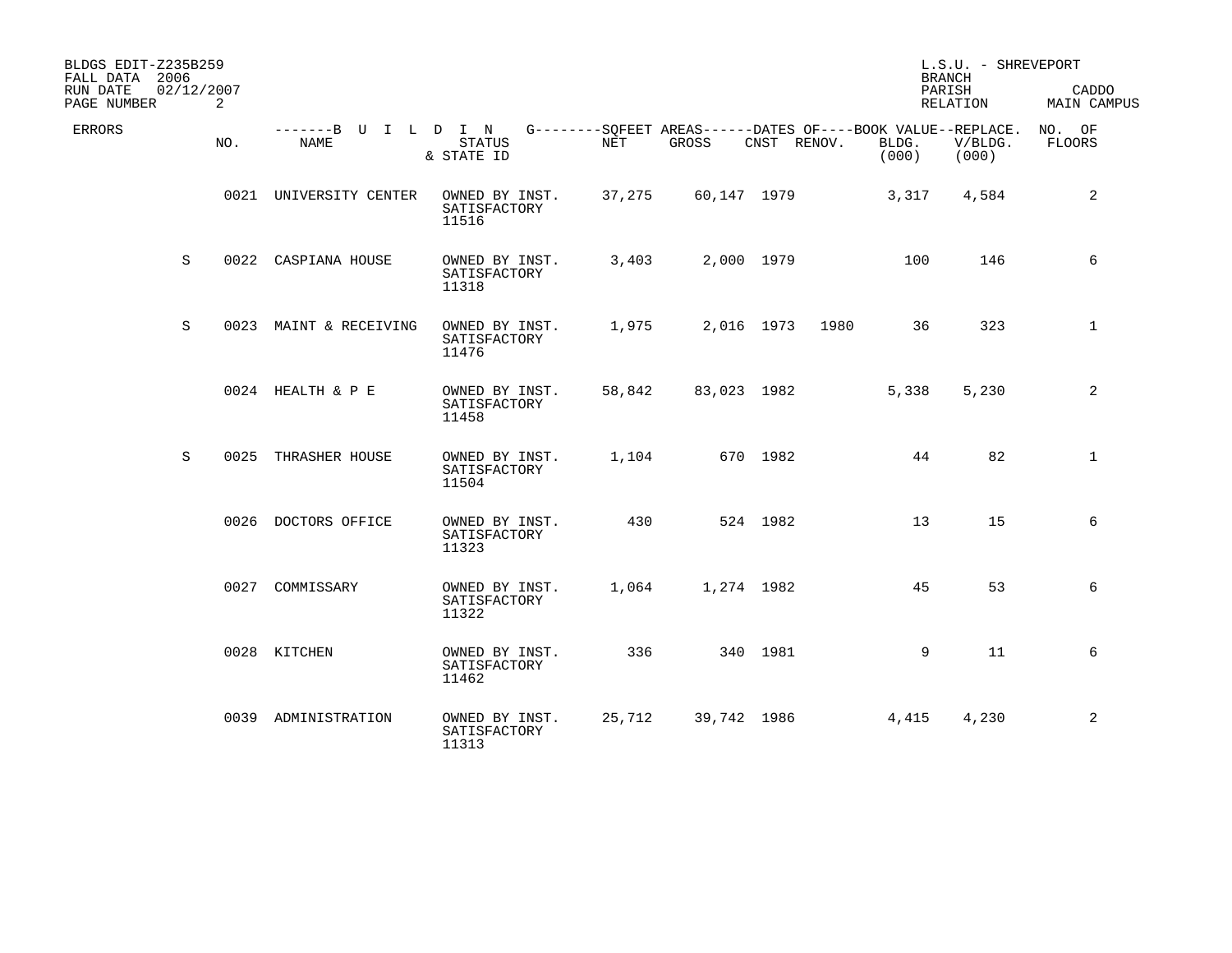| BLDGS EDIT-Z235B259<br>2006<br>FALL DATA<br>RUN DATE<br>PAGE NUMBER | 02/12/2007<br>3 |                        |                                             |         |                                              | <b>BRANCH</b><br>PARISH                             | L.S.U. - SHREVEPORT<br>RELATION | CADDO<br><b>MAIN CAMPUS</b> |
|---------------------------------------------------------------------|-----------------|------------------------|---------------------------------------------|---------|----------------------------------------------|-----------------------------------------------------|---------------------------------|-----------------------------|
| ERRORS                                                              | NO.             | $-R$<br>U<br>┶<br>NAME | $G$ -----<br>N<br>D<br>STATUS<br>& STATE ID | NET     | -SQFEET AREAS----<br>GROSS<br>RENOV.<br>CNST | -DATES OF----BOOK VALUE--REPLACE.<br>BLDG.<br>(000) | V/BLDG.<br>(000)                | NO. OF<br>FLOORS            |
|                                                                     | 0040            | BLACKSMITH             | OWNED BY INST.<br>SATISFACTORY<br>11315     | 320     | 324 1985                                     | 6                                                   | 7                               | 1                           |
| O                                                                   | 0101            | LIFE SCIENCE MUSEU     | OWNED BY INST.<br>SATISFACTORY              | 2,822   | 3,266 1990                                   | 70                                                  | 70                              | $\mathbf 1$                 |
|                                                                     | 0110            | NOEL LIBRARY           | OWNED BY INST.<br>SATISFACTORY<br>11788     | 106,590 | 117,781 1993                                 | 9,319                                               | 9,319                           | 3                           |